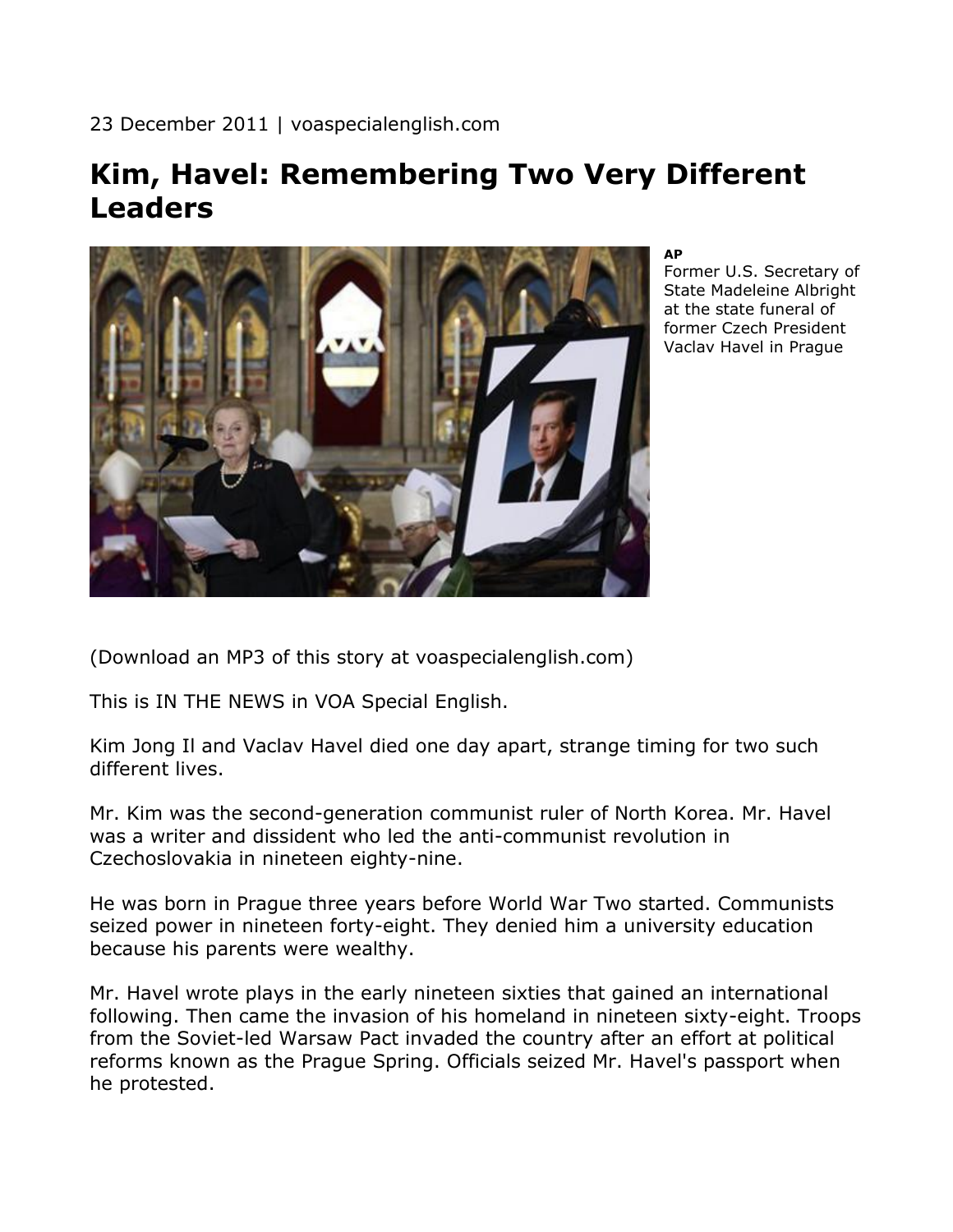Later, his human rights activities led to years of prison and house arrest. But, in the end, he led his country's "Velvet Revolution" as the communist governments of Eastern Europe collapsed.

Mr. Havel was elected president and supervised Czechoslovakia's move to a freemarket economy and democracy. The country peacefully split into the Czech Republic and Slovakia in nineteen ninety-three. Mr. Havel was elected president of the Czech Republic two times and held the position until two thousand three.

A few years later, as a visiting scholar at New York's Columbia University, he told students that it was important to challenge oppression with the truth.

VACLAV HAVEL: "Truth and morality could have stronger power than weapons."

Vaclav Havel died last Sunday of respiratory problems at the age of seventy-five. On Friday, world leaders attended his funeral at the end of a week of honors. The American delegation included Secretary of State Hillary Clinton and her husband, former President Bill Clinton.

Kim Jong Il's funeral is set for Wednesday in Pyongyang. North Korea waited two days to announce his death. It said he died Saturday of a heart attack during a "field guidance tour" on his train. He was sixty-nine years old.



## **Reuters**

The body of North Korean leader Kim Jong Il in a memorial palace in Pyongyang

On Thursday, North Korea officially recognized his youngest son, Kim Jong Un, as the country's next leader.

Kim Jong Il expanded North Korea's nuclear program while millions of his people were starving. His forces tested nuclear weapons and launched missiles. His actions deeply worried his neighbors and the United States.

Kim Jong Il rarely appeared in public. He had led North Korea since his father died seventeen years ago. North Korea has the world's fifth largest army. But the economy suffered as the North faced natural disasters. It also faced the loss of aid after the official end of the Soviet Union twenty years ago this Sunday.

Bruce Klingner is senior research fellow for northeast Asia at the Heritage Foundation in Washington.